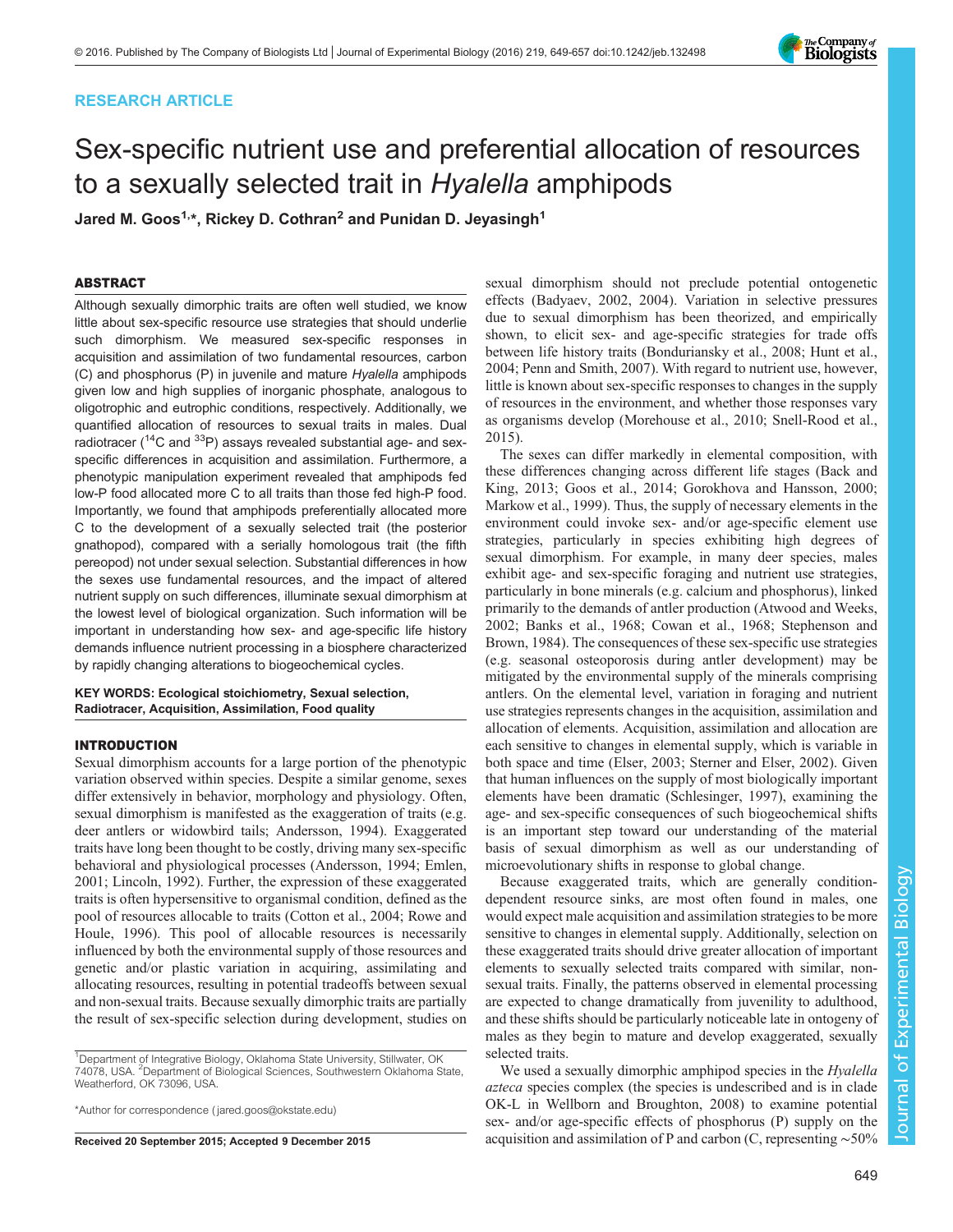of biomass; [Sterner and Elser, 2002\)](#page-8-0), as well as on the allocation of C to male sexually selected, claw-like appendages called gnathopods. This study focuses on the posterior gnathopods which are ∼15 times larger in males than in females, and can account for up to 10% of male biomass ([Wellborn, 2000](#page-8-0)). Previous studies have shown that the exaggeration of gnathopods occurs late in juvenility [\(Kokkotis and McLaughlin, 2002\)](#page-7-0). In addition, we [\(Goos et al. 2014](#page-7-0)) have shown that females of our study species have a higher P content than males. Male P content, however, is more influenced by changes in dietary P supply [\(Goos et al., 2014\)](#page-7-0), which is likely the result of changes in gnathopod growth under limiting P supply ([Cothran et al., 2012](#page-7-0), [2014\)](#page-7-0). As such, first, we hypothesized that males would exhibit greater plasticity in their acquisition and assimilation of C and P under contrasting P-supply conditions. Second, we hypothesized that age should shift the patterns of both acquisition and assimilation of C and P as elemental demand should vary between juveniles and adults ([Villar-Argaiz et al., 2002\)](#page-8-0). Agedriven shifts were predicted to be more pronounced in males as they began developing exaggerated traits. Third, because exaggerated male sexual traits are presumed to be large resource sinks [\(Lincoln,](#page-7-0) [1992](#page-7-0); [Andersson, 1994; Emlen, 2001\)](#page-7-0), we hypothesized that biomass allocation to these traits would be greater than that to similar non-sexual traits. Finally, we hypothesized that variation in P availability would induce greater plasticity in biomass allocation toward sexual traits compared to non-sexual traits.

#### MATERIALS AND METHODS

To accurately measure sex- and age-specific variation in acquisition and assimilation of elemental resources, we used  $^{14}$ C and  $^{33}$ P radioisotopes. While estimates of acquisition and assimilation are possible using techniques that do not employ radiolabeling (e.g. weighing food before and after feeding, measuring C:P in food and feces, etc.), this technique directly measures atoms of each element that have been consumed. Additionally, because these isotopes become incorporated into biological tissue, we can directly measure isotopic activity after ingestion as a surrogate of assimilation. We assessed biomass allocation to a sexually dimorphic trait by quantifying the amount of assimilated 14C in gnathopod tissue. In all experiments, P availability was manipulated by feeding amphipods either high-P (HP) or low-P (LP) leaf discs, which were radiolabeled with  $^{14}$ C and  $^{33}$ P. We digested all samples using an aqueous tissue solubilizer (Solvable, Perkin Elmer, Waltham, MA, USA), and measured radioactivity using a scintillation counter (LS 600SC, Beckman Coulter, Pasadena, CA, USA).

### Study animals and housing conditions

Amphipods were collected from Ten Acre Lake in Oklahoma County, OK, USA (35°28′N, 97°15′W), and were housed in 5.7 l plastic tubs containing water treated with Tetra Aquasafe to dechlorinate the water (Tetra Werke, Melle, Germany). Washed pea gravel and aquatic filter media (Matala, CA, USA) were added to each tub to provide substrate and refugia. Once each week, amphipod stock tanks were fed with one HP leaf.

#### Manipulation of leaf P content

Oak leaves were conditioned by soaking them in pond water in a 30 l plastic container for 1 month to allow natural periphyton growth. The container was kept indoors under natural light at 20– 23°C, with constant aeration. After conditioning, the leaves were transferred to either HP (50 µmol  $l^{-1}$  P) or LP (5 µmol  $l^{-1}$  P) COMBO medium [\(Kilham et al., 1998\)](#page-7-0). The leaves were left in the medium for 2 weeks, under the same environment as the

650

conditioning phase, before being used for experiments. Media was changed weekly to ensure a continual supply of elements. To verify that our phosphorus treatments altered P availability in the leaves, we quantified the P content of a sample of leaves that had been dried at 60°C for 48 h with a modified sulfuric acid digestion method [\(APHA, 1992\)](#page-7-0) that was verified using a spinach standard (National Institute of Standards and Technology 1570a, Gaithersburg, MD, USA). Phosphorus content of the leaves was greater in the HP leaves than in the LP leaves (mean± 1 s.d., HP  $0.123 \pm 0.033\%$ , LP  $0.016 \pm 0.009\%$ ;  $t_4 = 6.562$ ,  $P = 0.003$ ). Additionally, to verify that carbon content of the leaves was not significantly affected by our P treatments, we dried a sample of leaves and quantified %C using an elemental analyzer (varioMicro Cube, Elementar Americas, Mt Laurel, NJ, USA). There was no difference in the C content of the leaves between P treatments (HP  $48.03\pm0.340\%$ , LP  $49.123\pm0.920\%$ ;  $t_4=-0.132$ ,  $P=0.904$ ). Because it is possible that variation in P supply may influence the content of another important element, nitrogen (N), in the leaves, we also measured %N using the same elemental analyzer. There was no difference in the N content of the leaves between P treatments (HP  $2.50\pm1.44\%$ , LP  $1.35\pm0.13\%$ ;  $t_4=1.132$ ,  $P=0.459$ ).

#### Leaf radiolabeling

Radioisotope assays allowed us to examine element use on a peratom basis. By introducing radioactive isotopes of both C and  $P(^{14}C)$ and  $33P$ ) to live food, the isotopes are incorporated into biologically available pools. After ingestion by an organism, it is possible to observe both the quantity of radioisotopes acquired and precisely to which tissues these resources are allocated. Inorganic radiotracers, such as the ones employed here, are introduced to consumers primarily through ingestion of autotrophic periphyton [\(Carman and](#page-7-0) [Guckert, 1994](#page-7-0)). As such, our radioassays provided a robust test of both ingestive and post-ingestive elemental processing strategies. To introduce the radioisotopes into the periphyton on the leaves, we first added HP and LP leaf discs into separate jars filled with 25 ml of COMBO containing no nitrogen or phosphorus. Each jar contained 10, 7 mm leaf discs. We then added 0.925 MBq of  $^{14}$ C (as bicarbonate) and 1.3875 MBq of 33P (as orthophosphate) and placed each jar on an orbital shaker for 72 h. After this period, it was assumed that the periphyton on the leaves was radiolabeled uniformly ([Hargrave, 1970](#page-7-0); [He and Wang, 2006\)](#page-7-0). To determine radioactivity in the leaves prior to feeding, we selected five leaf discs and then rinsed and transferred them to scintillation vials for quantification.

## Testing for age- and sex-specific differences in the acquisition and assimilation of elemental resources in response to P supply

A total of 144 amphipods across two different life stages, late-stage juveniles  $(N=36$  for both males and females; [Fig. 1](#page-2-0)A) and adults  $(N=36$  for both males and females; [Fig. 1B](#page-2-0)), from stock populations were used in radiotracer experiments. Age and body size are highly correlated in Hyalella amphipods ([Kokkotis and McLaughlin,](#page-7-0) [2002\)](#page-7-0), allowing us to clearly delineate age classes for our radioassays. Specifically, late-stage juveniles were identified as animals with a head length (a reliable indicator of body size; [Edwards and Cowell, 1992](#page-7-0)) of greater than 0.275 mm and less than 0.45 mm, and no egg development in the ovaries (immature females) or only slightly enlarged posterior gnathopods (immature males; [Fig. 1A](#page-2-0)). Adult females were identified by egg development in the ovaries or developing embryos in the marsupium, while adult males were identified by fully enlarged posterior gnathopods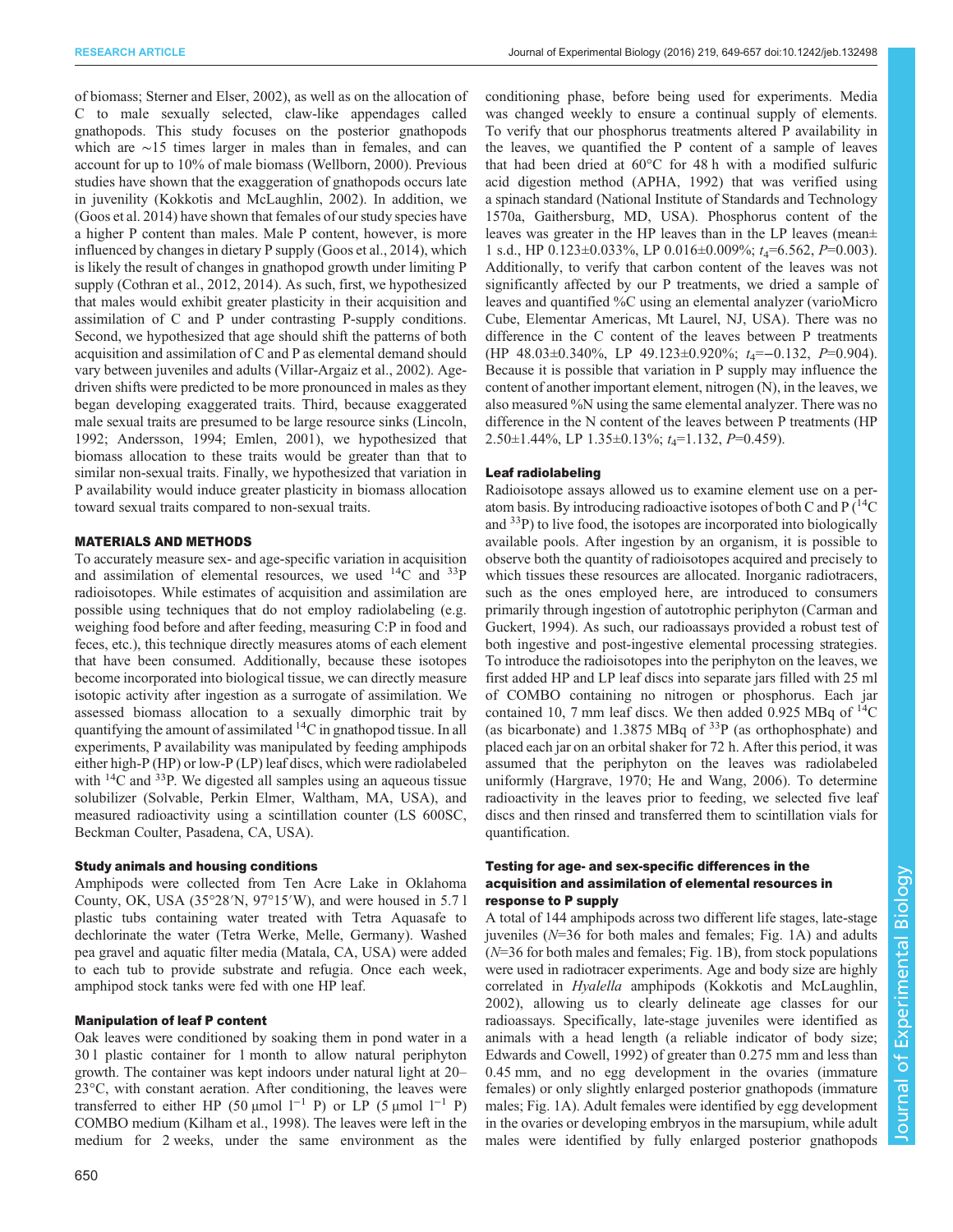<span id="page-2-0"></span>

Fig. 1. Life stages of Hyalella amphipods used in acquisition and assimilation radiotracer experiments. (A) Late-stage juveniles; (B) adults. The whole organism is represented on the top row and the posterior gnathopod on the bottom row.

(Fig. 1B). As molt and female reproductive cycles are tightly linked in amphipods ([Sutcliffe, 1992\)](#page-8-0), we controlled for variation in egg development by selecting only females with embryos in early development (indicated by bright green, oval-shaped embryos) within their marsupium.

Three days prior to radioassays, each amphipod was transferred to a separate 100 ml glass jar filled with COMBO media ([Kilham](#page-7-0) [et al., 1998\)](#page-7-0) with no added N or P. Individuals were then randomly assigned to treatments (HP or LP) and fed one HP or LP leaf disc (7 mm diameter that did not include any major veins) daily for a 2 day period to acclimate the amphipods to the food used in the experiment. Before feeding the amphipods radiolabeled food, all amphipods were starved for 24 h to clear their guts and to maximize foraging activity ([Hargrave, 1970\)](#page-7-0). Amphipods were then fed either one HP or one LP radiolabeled leaf disc. Because the same animals could not be used to assess acquisition and assimilation of C and P, we used two groups of amphipods to compare age- and sex-specific responses in acquisition and assimilation to P supply. We defined acquisition as the intake of elements in a given period, before those elements have been absorbed through the gut wall. Assimilation was defined as absorption of those elements through the gut wall into body tissue, and allocation as the amount of atoms invested in a trait after assimilation.

To compare acquisition among the experimental groups, amphipods (late-stage juveniles:  $N=16$  for both males and females, and adults:  $N=16$  for both males and females) were allowed to feed on the radiolabeled leaves for 2 h [less than average published estimates of gut passage time in amphipods (∼3.5 h, on average); [Hargrave, 1970](#page-7-0); [Neumann et al., 1999;](#page-7-0) [Willoughby and](#page-8-0) [Earnshaw, 1982\]](#page-8-0). Once the feeding period was over, amphipods were immediately rinsed and transferred to scintillation vials. Because amphipod foraging behavior can displace the periphyton on the leaves, accurate acquisition measurements cannot be obtained by measuring radioactivity in the leaves before and after feeding. As such, within the context of our experiment, this method of estimating acquisition is the most accurate, as it directly measures all radioactive material that has been ingested by the amphipod in the 2 h period.

To compare assimilation among the experimental groups (latestage juveniles:  $N=20$  for both males and females, and adults:  $N=20$ for both males and females), amphipods were fed for 2 h, as in the acquisition experiment, but were then rinsed and transferred into fresh beakers, and fed one non-radiolabeled 70 mm leaf disc of the same P treatment as that of the acquisition experiment. At 1, 2, 4, 8 and 12 h after removal, amphipods were transferred to new media and given a new non-radiolabeled leaf disc to minimize recycling of the radioisotopes. At 12 h, amphipods were rinsed and transferred to scintillation vials. Because the upper limit of observed gut passage times is 6 h ([Neumann et al., 1999\)](#page-7-0), we assumed that any radioactivity left in the body after 12 h was assimilated from the gut into body tissue.

Prior to statistical analyses, we converted the activity of the radioisotopes, in disintegrations per minute (dpm), to μg of radioactive C or P acquired or assimilated. LP leaves were ∼2.5× more radioactive than HP leaves, which would confound results of the amphipod acquisition and assimilation assays. We accounted for differences in the radioactivity available in the leaves by multiplying the HP amphipod radioactivity by the ratio of mean LP leaf radioactivity to mean HP leaf radioactivity. This correction allowed us to compare the two treatments after accounting for differences in initial leaf radioactivity. All C and P acquisition and assimilation values were corrected for body size by dividing these measurements by body mass, calculated from a head length versus mass regression equation. This size adjustment is more appropriate for our experimental design than including body size as a covariate in our statistical models because amphipod life stage is highly correlated with body size. As a result, our groups have dissimilar covariate values with little overlap, violating a key component of covariate analyses [\(Quinn and Keough, 2002\)](#page-7-0). We obtained a head length versus mass regression equation by randomly selecting 32 amphipods, ranging in head length from 350 to 750 μm, from our stock populations. Each amphipod was analyzed for head length using ImageJ and immediately dried in a 60°C drying oven and then weighed. To determine whether males and females differ in their head length:body size relationships, we ran an analysis of covariance (ANCOVA), with log-transformed mass as our dependent variable, sex as our independent factor, and log-transformed head length as our covariate. The results of this ANCOVA indicated that neither the slopes ( $F_{1,28}=0.692$ ,  $P=0.412$ ) nor the intercepts ( $F_{1,28}=0.656$ ,  $P=0424$ ) of the head length:body size relationship differed between the sexes. As such, we then ran a linear regression of log-transformed mass to log-transformed head length for all amphipods together. This regression was highly significant  $(P<0.001)$ , with 91.6% of the total variation explained by our regression equation. Using this regression equation, we then calculated body mass for all individuals used in the radiotracer experiments. To satisfy assumptions of normality, our size-adjusted values for C and P acquisition and assimilation were log-transformed.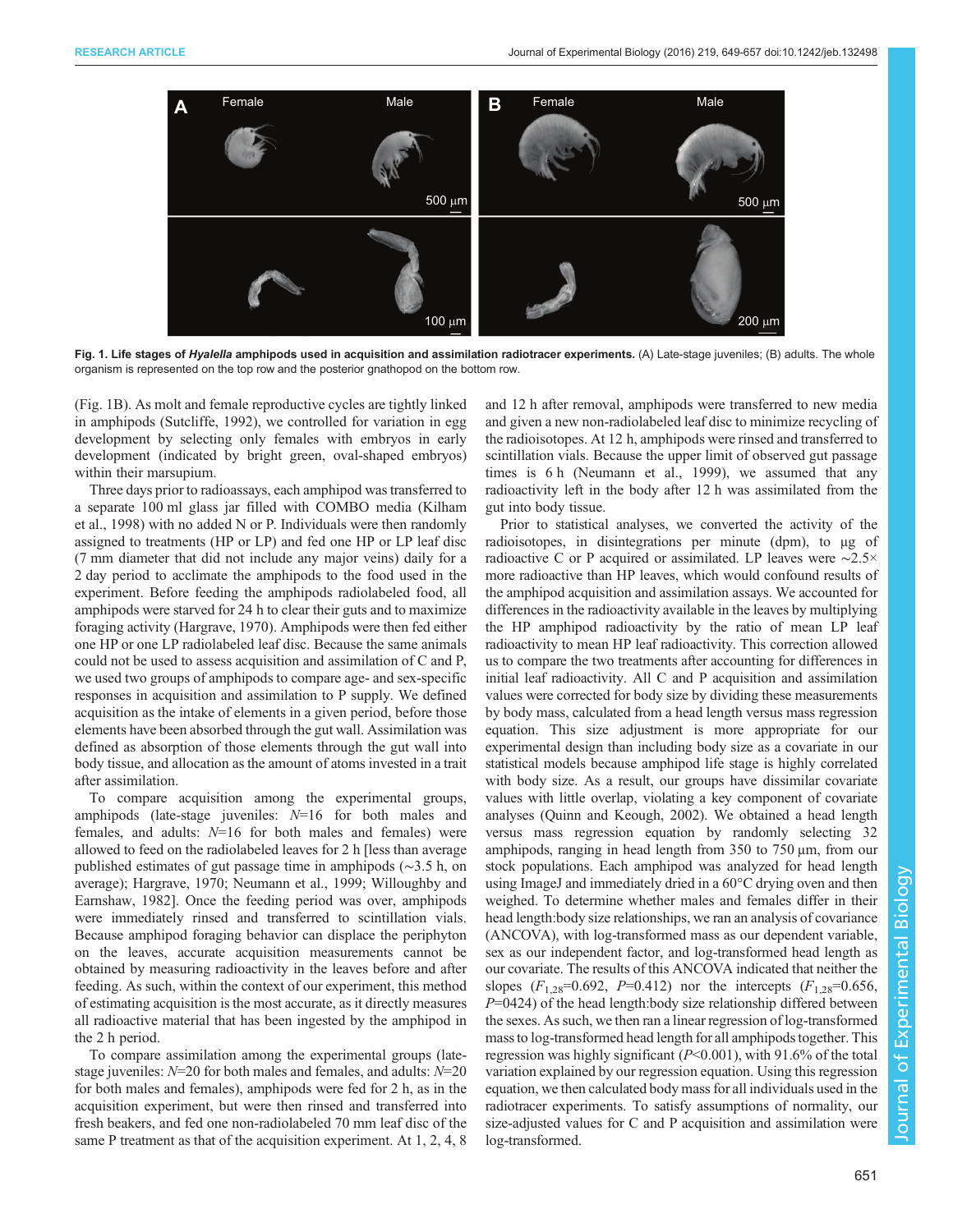males were anesthetized and sham operated on, but no appendages were amputated. By comparing unamputated males with our two amputation groups, we could observe allocation differences

between trait regeneration and strictly trait maintenance.

Amphipods that died during the radiotracer experiments were not included in the statistical analyses  $\langle 3\%$  late juvenile mortality, 0% adult mortality). Additionally, samples that resulted in an error in activity quantification, identified as those readings that were orders of magnitude higher or lower than those in the same treatment, were also removed from analyses. These errors were likely due to no feeding activity or radioactive contamination of scintillation vials for the low and high outliers, respectively. In total, for the acquisition assay we removed four late stage juveniles and adults from the analysis because of quantification error. Additionally, we removed five late stage juveniles and four adults from the analysis in the assimilation assay. The final sample sizes in the acquisition assay were 27 and 28 for late-stage juveniles and adults, respectively. For the assimilation assay, sample sizes were 34 and 38 for late-stage juveniles and adults, respectively.

To examine how sex-specific responses to P availability in the C and P acquisition and assimilation experiments may change, we ran general linear models (GLMs) separately for acquisition and assimilation with log-transformed  $^{14}$ C or  $^{33}$ P (μg) per mg dry mass as our dependent variable, and life stage, P-availability and sex as fixed factors.

#### Quantifying carbon allocation to an exaggerated, sexually selected trait

Hyalella amphipods, like many crustaceans, have the capacity to regenerate their limbs within only a couple of molts [\(Skinner, 1985\)](#page-8-0). As such, by allowing amphipods with amputated traits to begin regenerating their limbs, we can isolate patterns of allocation to redevelopment of specific traits. From the stock population, we randomly selected 30 adult male amphipods and divided them into three appendage amputation groups  $(N=10$  for each group). Each male was anesthetized prior to amputation using a clove oil solution [\(Venarsky and Wilhelm, 2006](#page-8-0)). All amputations were performed under a stereo microscope (Swift SM90, Schertz, TX, USA) using fine surgical forceps (no. 5, Dumont SA, Montignez, Switzerland). In the first group of males (hereafter, 'amputated gnathopod' males), we removed the carpus, propodus and dactyl of both posterior gnathopods (Fig. 2). In the second group of males (hereafter, 'amputated leg' males), we removed the carpus, propodus and dactyl of both 5th pereopods (i.e. walking legs; Fig. 2). The 5th pereopod is serially homologous to the posterior gnathopod but is much smaller and not used in mate acquisition [\(Cothran et al.,](#page-7-0) [2010](#page-7-0)). Finally, the third group of males was assigned to an amputation control group (hereafter, 'unamputated' males). These



Fig. 2. Male Hyalella amphipod showing points of dissection for appendage amputation groups. The black lines indicate the point where we ablated the carpus, propodus and dactyl of the gnathopods and fifth pereopods.

trait tissue. Because we were unable to measure the dry mass of each

trait used in the radiotracer experiment (as per radiation safety protocol), we performed mass conversions using trait size–mass regressions. These conversions were performed on amphipods that had undergone the same trait manipulations as those used in the study, but were not exposed to radiation. First, we randomly selected 60 males from our stock tanks and divided them into three groups of 20, representing our three manipulation groups. Then, for each group, we amputated the appropriate trait (i.e. amputated gnathopods, amputated legs, no amputations). The groups that were manipulated were then transferred into individual jars filled with no nitrogen or phosphorus COMBO and each fed one HP leaf disc daily for a period of 2 weeks to allow regrowth to occur. After the 2 week period, both the gnathopods and the legs were amputated from each individual. Trait sizes, along with total body size, were then measured using ImageJ. The gnathopods, legs and body of each individual were then dried at 60°C for 48 h and weighed to the nearest 0.1 μg (Mettler Toledo XP2U, Columbus, OH, USA). The mass of the legs and gnathopods was divided by two to determine the average mass for just one limb. We performed separate linear regressions for each manipulation group and trait, with trait size as our independent variable and mass as our dependent variable. All regressions were highly significant  $(P<0.001)$ , with trait size explaining 70–90% of the variation in trait mass. The mass of each trait used in the radiotracer experiment was determined by converting the trait size measured to trait mass using the regression equation for each group. Our goal in this experiment was to examine the effects of P

availability and amputee group on carbon allocation. Thus, we ran a

After surgery, all males were transferred individually to 200 ml glass jars filled with treated water and a square of filter media (Matala USA, Laguna Hills, CA, USA) for substrate. We then fed each male one, 14 mm diameter HP leaf disc every 3 days for 2 weeks. This 2 week period served as a recovery period that was sufficient for all amphipods to begin regeneration of traits. We included this recovery period to isolate allocation to regrowth from that of acute wound repair. Amphipods were then randomly assigned to either HP or LP treatments, transferred individually to

new jars, and fed either one HP or one LP leaf disc, radiolabeled with  $14C$ , each day for 6 days, with daily media changes. After feeding on radiolabeled food for 6 days, each amphipod was again individually transferred to another 200 ml glass jar and fed nonradiolabeled HP or LP food for two more weeks (i.e. diet treatments continued during this period), to allow the radiolabeled C time to be allocated to tissue. At the conclusion of the 2 week feeding period, we measured body size, the size of the walking legs and the size of the gnathopods to determine size-adjusted allocation of  $^{14}C$  for each trait. We photographed each male on both sides and analyzed each photograph with ImageJ (version 1.46r). We measured the width of the gnathopod at the widest part of the propodus and the total length of the carpus, propodus and dactyl of the 5th pereopod. We then dissected the carpus, propodus and dactyl of the gnathopods and 5th pereopod from each male and quantified radioactivity in these two traits and the rest of the body.

Prior to statistical analysis, radioactivity within each trait was corrected for initial radioactivity within the leaves using the same method as in the acquisition and assimilation assays. Trait-specific radioactivity was then converted to μg of  $^{14}C$  allocation per mg of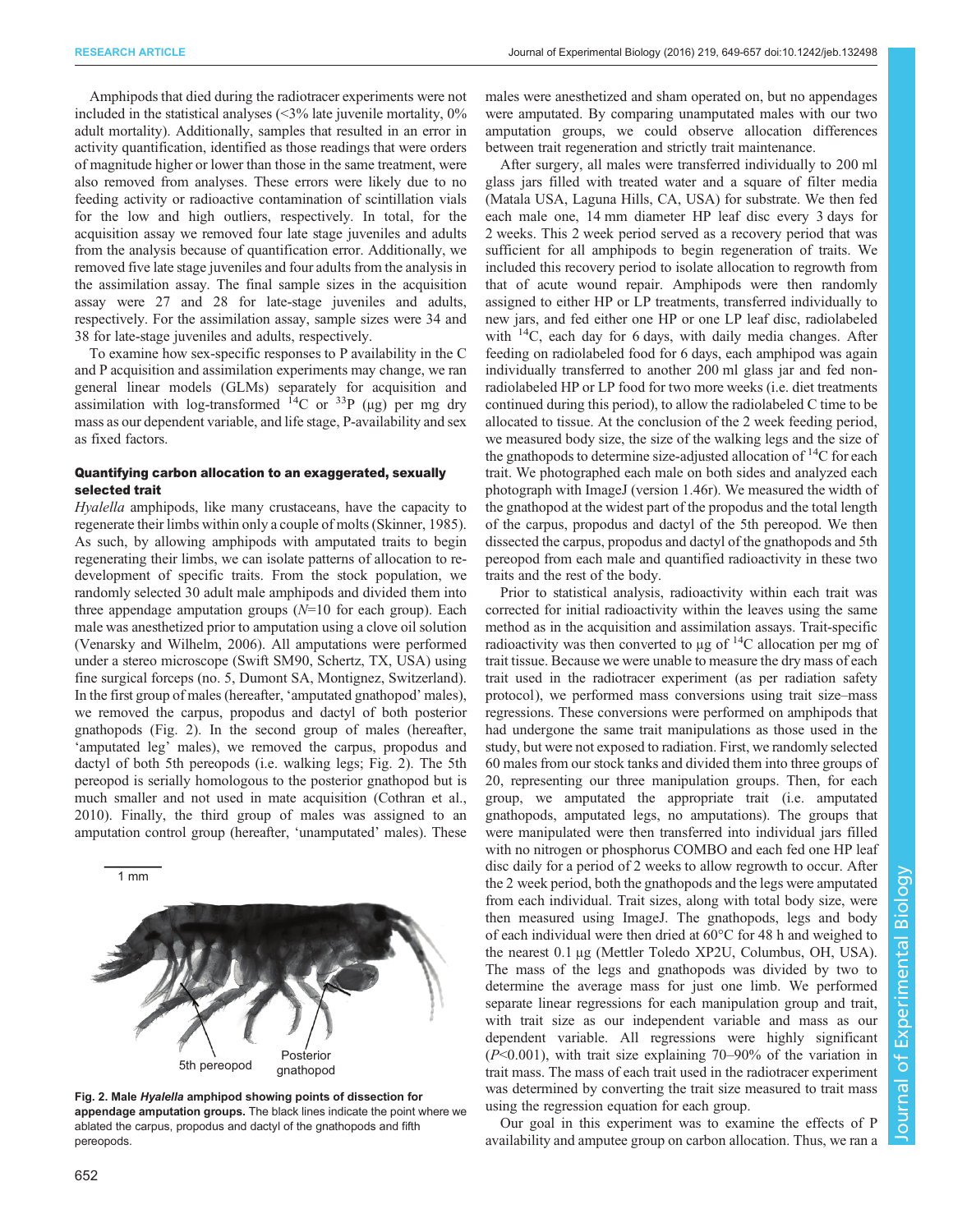<span id="page-4-0"></span>

Fig. 3. Age-specific patterns of sexual dimorphism in the acquisition of phosphorus and carbon over 2 h during late ontogeny. Symbols represent means of logtransformed, size-adjusted  $^{33}P$  (A) and  $^{14}C$  (B) present in the body (µg mg<sup>−1</sup>); error bars are 95% confidence intervals.

GLM that included log-transformed  $^{14}$ C activity in target traits as the dependent variable and P availability, trait and amputee group as fixed factors. This initial model revealed a trait×amputee group interaction (see Results). Therefore, to examine trait-specific manipulation or P availability effects, we ran separate GLMs for each trait (whole body, gnathopod and leg), including only amputee group and P availability as fixed factors. For significant results, we then ran Tukey HSD post hoc analyses to determine differences within factors.

#### RESULTS

#### Are there age- and sex-specific differences in the acquisition and assimilation of elemental resources in response to P supply?

For acquisition, we found a significant interaction between sex and life stage for both C and P acquisition (C:  $F_{1,47}$ =13.945, P=0.001; P:  $F_{1,47}$ =13.183, P=0.001). Late-stage juvenile males and adult males did not significantly differ in their acquisition of C and P (Fig. 3). However, late-stage females acquired 494% more C and 392% more P than adult females (Fig. 3). Additionally, irrespective of sex or age, we observed a smaller, but significant, effect of P availability on the acquisition of C, but not P, with acquisition increasing in the LP treatment by 32%  $(F<sub>1.47</sub>=4.185, P=0.046).$ 

Assimilation of C and P was dependent on the three-way interaction of sex, life stage and P availability (C:  $F_{1,64}$ =10.048,  $P<0.001$ ; P:  $F<sub>1.64</sub>=10.459$ ,  $P<0.001$ ). This interaction indicates that sex-specific assimilatory responses to P availability change with age. In each life stage, female assimilation was largely unchanged by P availability (Fig. 4). However, in each life stage, there was a significant interaction between sex and P availability that was driven by a plastic male response. Specifically, late-stage juvenile males exhibited a 63% and 65% decrease in the assimilation of C and P when fed LP food (Fig. 4A,B). In contrast, adult males significantly increased assimilation of C and P by 243% and 152%, respectively, when fed LP food (Fig. 4C,D). These plastic male responses resulted in convergence of the sexes in assimilation under contrasting food quality. Late-stage juveniles converged in the LP environment, while adults converged in the HP environment (Fig. 4).



Fig. 4. Sex-specific patterns of assimilation of C and P in late-stage juveniles and adults in response to P availability. (A,B) Late-stage juveniles and (C,D) adults. Symbols represent means of logtransformed, size-adjusted  $^{133}P$  (A,C) and  $^{14}C$  (B,D) present in the body ( $\mu$ g mg<sup>-1</sup>); error bars are 95% confidence intervals.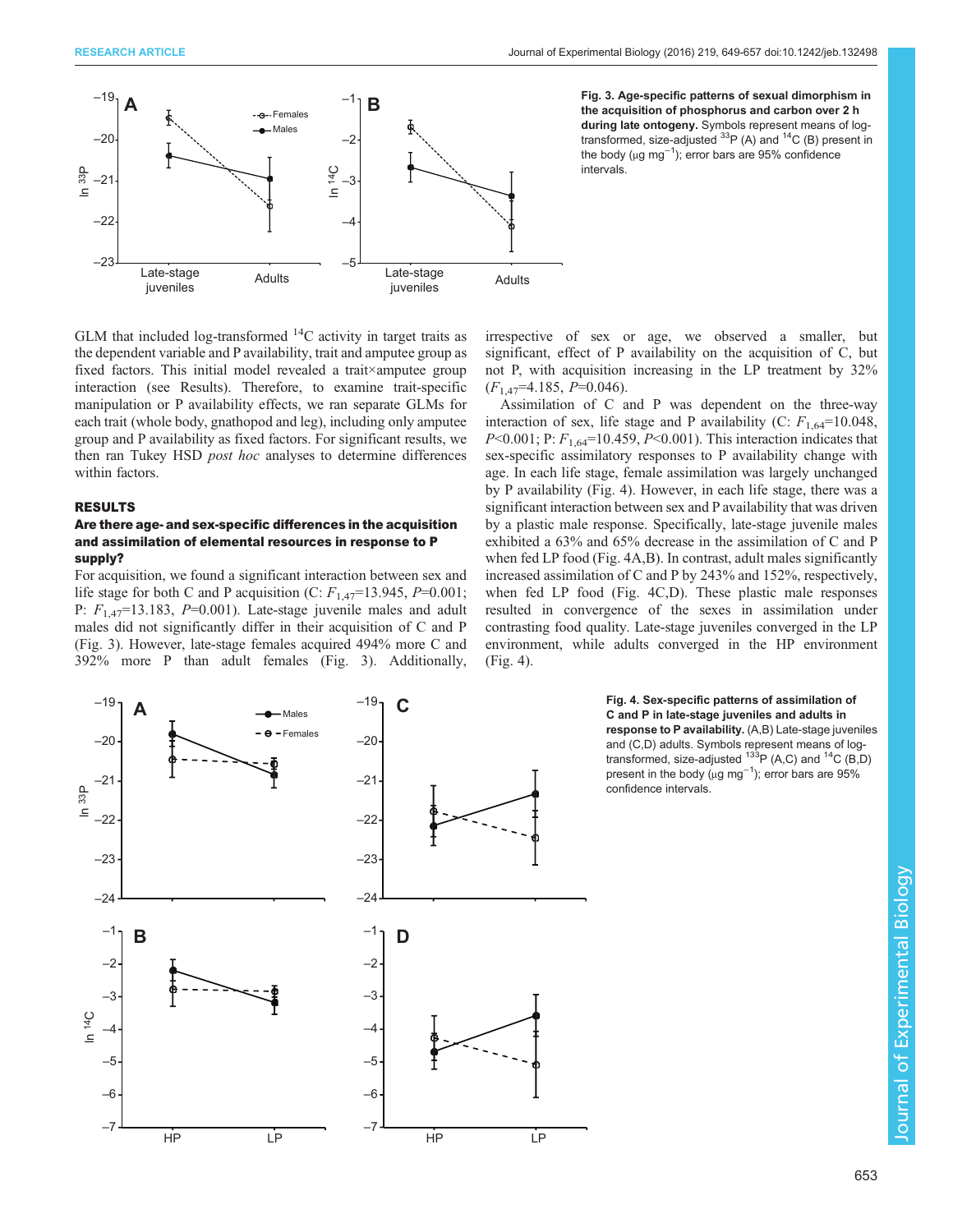<span id="page-5-0"></span>

Fig. 5. Carbon allocation within males across amputation groups. (A) Body, (B) gnathopod and (C) leg. Values are means of log-transformed carbon allocation ( $\mu$ g C mg<sup>-1</sup>). Error bars are 95% confidence intervals. Different lowercase letters indicate significantly different carbon allocation, as indicated by Tukey tests.

### Is there preferential allocation of carbon to an exaggerated, sexually selected trait?

We observed a significant interaction between amputee group and trait, indicating trait-specific responses to amputation  $(F_{4,69} = 5.75,$ P<0.001). There was greater <sup>14</sup>C activity (∼404%) in all traits under LP environments than under HP environments  $(F_{1,69}=350.65,$ P<0.001; Fig. 5). The interaction observed between trait and amputee group was largely driven by the response of the gnathopod to amputation. Post hoc analyses revealed that  ${}^{14}C$  activity within the gnathopod in the amputated gnathopod group was significantly higher than in the amputated leg or the unamputated groups (Fig. 5B), while the other traits (leg and whole body) did not differ in  $^{14}C$ activity across amputation groups (Fig. 5A,C). Amphipods within the amputated gnathopod group had, on average,  $115\%$  higher  $^{14}C$ activity in their gnathopods than those within the other two groups.

## **DISCUSSION**

The results of our study show that P supply invoked differing degrees of plasticity in the acquisition and assimilation of two key

elemental resources, C and P. Further, our results clearly show that age and sex have an interactive effect on the acquisition and assimilation of both C and P. Finally, our study revealed preferential allocation of biomass to an exaggerated trait in males. Note that our measures of radioactivity in our samples only represent the amount of radiolabeled C or P found in the sample, and are not an estimate of the total C or P acquired or assimilated. As such, these measures are just a fraction of the total C or P acquired, assimilated or allocated by the amphipod. Nevertheless, radiolabeling has been shown to be a reliable indicator of the physiological kinetics of both C and P (e.g. [DeMott et al., 1998; He and Wang, 2007;](#page-7-0) [Roy Chowdhury et al.,](#page-8-0) [2014\)](#page-8-0).

## Age-specific sexual dimorphism in C and P acquisition in response to P supply

We found strong, interactive effects of age and sex on the acquisition of C and P ([Fig. 3](#page-4-0)), as well as a significant effect of P supply on the acquisition of C. It is possible that the increase in C acquisition under LP conditions is due to compensatory feeding, which has been proposed, and observed in a few taxa, as a potential mechanism that organisms use to meet their elemental demand under low supply conditions (e.g. [Plath and Boersma, 2001; Fink](#page-7-0) [and Von Elert, 2006](#page-7-0)). Additionally, acquisition of C and P appear to vary together, which suggests an observed increase in P acquisition is due to greater overall feeding effort. Given the temporal nature of sexual divergence, it is not surprising that we observed substantial sex-specific differences in the acquisition of both C and P that are driven by age. Because the sexes have differing elemental demands, differences in foraging behaviors likely play a central role in meeting those demands. Indeed, previous studies in a wide array of taxa, from crickets to birds and mammals, have observed sexspecific differences in foraging strategies (e.g. intake rates, food selection and foraging behavior) at the molecular level (e.g. [Bearhop et al., 2006; Maklakov et al., 2008](#page-7-0); [Ruckstuhl, 1998\)](#page-8-0), but, to our knowledge, there are no rigorous explorations of such sex-specific differences at the elemental level.

Previous studies in a variety of taxa (e.g. [García-Berthou and](#page-7-0) [Moreno-Amich, 2000](#page-7-0); [Stockhoff, 1993](#page-8-0)) have found that specific life history demands drive foraging strategies, with juveniles ingesting different, or different quantities of, resources from adults. While exaggerated traits are thought to be costly to build and maintain, the results of our acquisition experiments suggest that the development of the exaggerated gnathopod in Hyalella males does not drive an increase in C or P acquisition [\(Fig. 3](#page-4-0)). In fact, the age×sex interaction observed is driven primarily by changes in female, not male, acquisition from late juvenility to adulthood. Late-stage juveniles differ from adults in that they must allocate resources to both a high overall growth rate and the development of reproductive traits, both processes that are highly C and P intensive [\(Bertram et al., 2009](#page-7-0); [Cothran et al., 2012; Elser et al., 1996, 2000; Markow et al., 2001](#page-7-0); [Speakman, 2008; Visanuvimol and Bertram, 2010](#page-8-0)). One possible explanation for the observed age×sex interaction is that males are foraging at their maximum rate in both late juvenility and adulthood, because selection on these traits may be consistent across these two life stages. Alternatively, females in late juvenility may be acquiring resources at an increased rate because of the demands of somatic growth along with ovary and egg development. While adult females bear the demands of oogenesis, a P intensive process ([Back and](#page-7-0) [King, 2013](#page-7-0)), the selection for somatic growth in adulthood is much lower in adults than in juveniles because adults reach a size refuge from their main predator – dragonfly naiads [\(Wellborn, 1994](#page-8-0); [Wellborn et al., 2005](#page-8-0)). Given the sex differences in P content within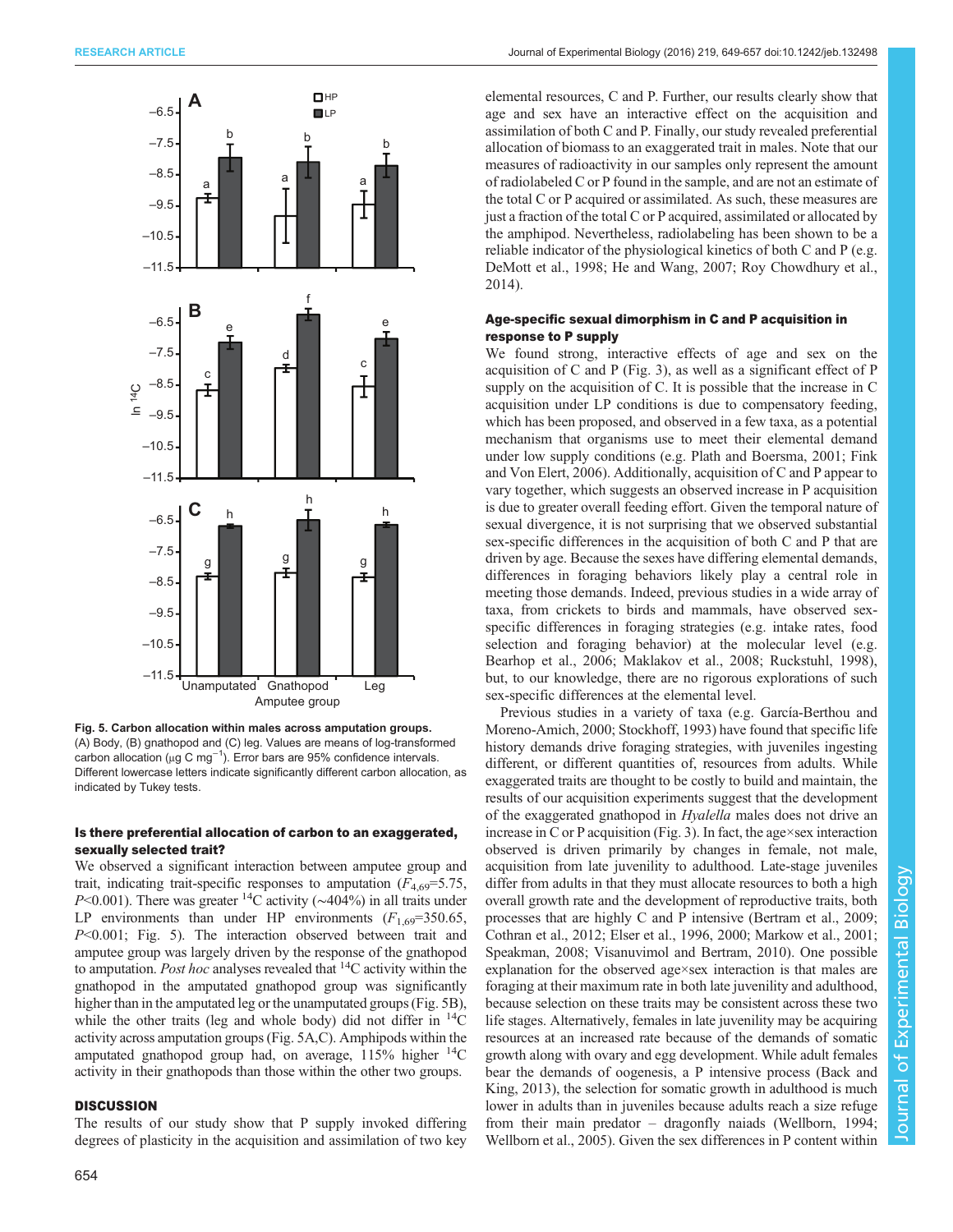amphipods ([Goos et al., 2014\)](#page-7-0), it is somewhat surprising that no sexual dimorphism in acquisition exists in adulthood. A possible explanation for this result could be that adult females assimilate more of their acquired P. Alternatively, adult females may have a greater ability to store acquired P than males. Studies examining the effects of foraging behaviors, egg development and other post-ingestive processes on sex-specific acquisition will provide important insights into the mechanisms underlying the observed patterns in acquisition.

### Age-specific sexual dimorphism in C and P assimilation in response to P supply

Our results clearly show that age- and sex-specific assimilation strategies are not independent from the effects of dietary P supply [\(Fig. 4\)](#page-4-0). Male, not female, assimilation was significantly influenced by P availability, but the direction of this response differed between late-stage juveniles and adults. These sex-specific patterns are likely due to divergent life history demands in *Hyalella* amphipods. Specifically, males and females within this genus exhibit substantial sexual size dimorphism and have different life histories, with males being larger than females in the OK-L clade [\(Cothran et al., 2012](#page-7-0); [Wellborn and Bartholf, 2005](#page-8-0); [Wellborn et al., 2005](#page-8-0)). Additionally, developing exaggerated gnathopods has been shown to be a Pintensive process, with P availability influencing both male growth rate and gnathopod growth ([Cothran et al., 2012](#page-7-0)). Late-stage juvenile males assimilated comparatively more C and P under HP than LP conditions, while adults exhibited the opposite pattern [\(Fig. 4\)](#page-4-0). Adult males grown under differing P environments have been shown to have differing P content, with males raised under LP conditions containing less P than those raised in HP conditions [\(Goos et al., 2014\)](#page-7-0). Within the current study, all amphipods were raised under HP conditions, likely increasing their somatic P content. The pattern observed in adult males, with HP males assimilating comparatively less C and P than LP males, seems to suggest that adult males are ramping up assimilation in LP environments in order to meet their P demands in a comparatively resource-poor environment. The pattern observed in late-stage juvenile males may be due to the interaction between acquisition and assimilation. In particular, the increased acquisition observed under LP may induce a decrease in assimilation, resulting from a decrease in gut passage time caused by constant feeding ([Navarro](#page-7-0) [and Winter, 1982;](#page-7-0) [Stahlschmidt et al., 2011](#page-8-0)). Given that juveniles have a shorter gut length than adults, it is possible that increases in acquisition may influence juvenile assimilation to a different degree from that in adults. Alternatively, the pattern we observed between these two sexes, with juveniles and adults exhibiting contrasting responses to P availability, may be due to differences in metabolic plasticity. In a study examining the effects of low P food on metabolic activity in Daphnia, [Jeyasingh \(2007\)](#page-7-0) found that low P food increases both feeding effort and metabolic activity. Additionally, metabolic scaling was affected by low P food, driven primarily by the greater metabolic response of smaller Daphnia species. While the age classes in our study are not as variable in size as interspecific differences in Daphnia, it is possible that juvenile males exhibit much greater metabolic activity under LP food than adult males, resulting in an overall decrease in assimilated C and P. It is important to note that our measure of assimilation is not interchangeable with measures of retention or assimilation efficiency. Because we could not measure acquisition and assimilation within the same individual, we were unable to calculate assimilation efficiency at the individual level. As such, our estimate of assimilation is a gross estimate, not accounting for the effects of acquisition, and more research is needed to determine

whether assimilation efficiency is indeed decreased under LP due to higher feeding rates. Regardless, the patterns of assimilation that we observed clearly indicate that assimilatory responses to P availability are dependent upon the age and sex of an organism. Together, these results point to the potentially important role of physiological processes in driving the allocation of resources to traits ([Olijnyk and Nelson, 2013](#page-7-0); [Stahlschmidt et al., 2011\)](#page-8-0), which is generally thought to be controlled by acquisition [\(Robinson and](#page-7-0) [Beckerman, 2013\)](#page-7-0).

#### Phosphorus supply alters carbon allocation to a sexually selected trait

In addition to sexual dimorphism in the acquisition and assimilation of elements, our results revealed the importance of P availability in allocation to all traits, with greater overall biomass allocation when P was in limited supply [\(Fig. 5](#page-5-0)). This increase in allocation of C under LP food conditions is likely due to the higher acquisition and assimilation of C in adult males when feeding on LP food. While it is known that consumers feeding on C-rich, nutrient-poor diets can deal with such imbalances by respiring or egesting excessive C [\(Darchambeau et al., 2003](#page-7-0); [Hessen and Anderson, 2008](#page-7-0); [Jeyasingh,](#page-7-0) [2007\)](#page-7-0), they are also known to store excess C as fats ([Sterner et al.,](#page-8-0) [1992\)](#page-8-0). Although we did not measure respiration or fat content, higher <sup>14</sup>C activity under LP conditions indicates that storing excessive dietary C as fats may be a more prevalent mechanism used by amphipods to deal with stoichiometric imbalances.

Using our method of trait manipulations, we were able to isolate resource allocation to both the development and maintenance of sexual traits and serially homologous non-sexual traits. Specifically, we found that regrowth of the gnathopod, but not the walking leg, induced an increase in  $^{14}$ C allocation, suggesting that a greater fraction of recently ingested C was allocated to gnathopod regrowth compared with leg regrowth. While our data seem to suggest a pattern of preferential allocation of ingested C to gnathopod regeneration, the precise physiological mechanisms that underlie this preferential allocation require further investigation. Additionally, we observed that  ${}^{14}$ C activity was always lowest in body tissue, compared with the other two traits. This pattern may be due to the relative turnover rates of each body tissue. For example, provided the overall C turnover rate in amphipod tissue is slower than the 2 week period between radiolabeling and  $^{14}$ C quantification, it is possible that the walking leg or gnathopod possesses a significantly faster C turnover rate due to the high abundance of metabolically active muscle tissue [\(Tieszen et al.,](#page-8-0) [1983;](#page-8-0) [Hobson and Clark, 1992](#page-7-0)). Our results indicated that the demands of developing a sexual trait (i.e. the male gnathopod), as opposed to possessing an already developed trait, play an important role in determining carbon allocation in male amphipods, suggesting that sexually selected, exaggerated traits are significant resource sinks, particularly later in ontogeny when sexual differentiation occurs.

## Conclusion

We found sex- and age-specific variation in the acquisition and assimilation of two key elemental resources that make up approximately 50% of amphipod biomass. Further, the environmental supply of phosphorus, at levels similar to those found in oligotrophic and eutrophic conditions, had a significant effect on how individuals use key elemental resources. Moreover, we found that changes in P supply affected biomass allocation to all traits, and that biomass allocation to the development of the sexual trait was prioritized. Our results highlight the importance of both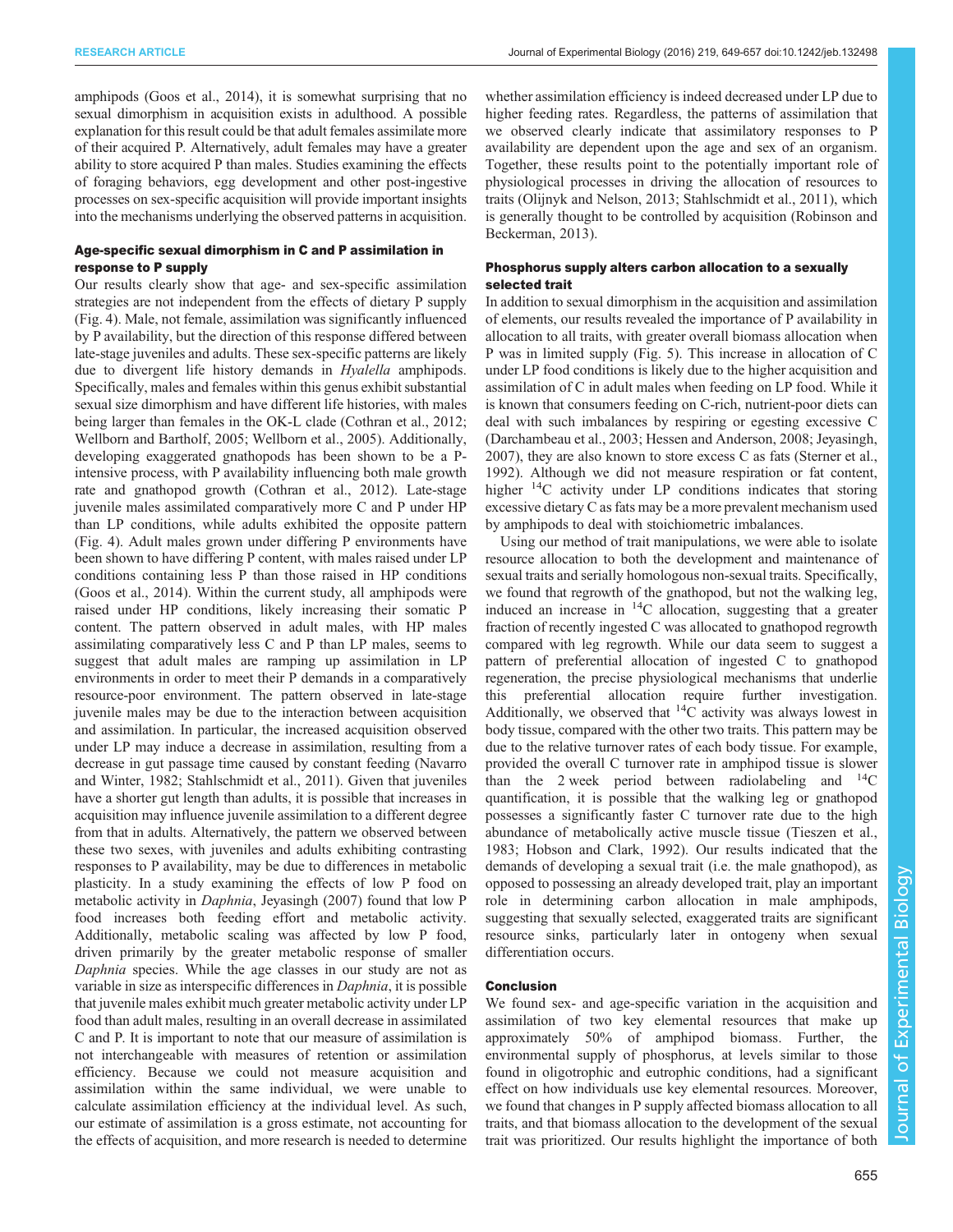<span id="page-7-0"></span>pre- and post-ingestive processes that influence how sexes respond to rapid changes in nutrient availability. It is likely that such alterations will affect the sexes differently, and alter the expression of sexually selected traits, perhaps with important demographic and evolutionary consequences.

#### Acknowledgements

We thank P. Roy Chowdhury for her help in developing the radiotracer protocol. We thank the two anonymous reviewers for their constructive comments. This research is part of the PhD dissertation of J.M.G. at Oklahoma State University. J.M.G. thanks P.D.J., M. Tobler, J. A. Steets and M. Papeş for serving on the doctoral committee.

#### Competing interests

The authors declare no competing or financial interests.

#### Author contributions

J.M.G., R.D.C. and P.D.J. designed the study. J.M.G. collected the amphipods and performed trait manipulations, radiotracer assays and statistical analysis. All authors helped draft the manuscript and gave final approval for publication.

#### Funding

This work was supported in part by National Science Foundation grant no. 0924401, the Distinguished Graduate Fellowship from the Graduate College at Oklahoma State University, and the S. L. 'Bud' Burks Memorial Graduate Research Award from the Department of Zoology at Oklahoma State University.

#### References

- Andersson, M. B. (1994). Sexual Selection, 1st edn. Princeton, NJ: Princeton University Press.
- APHA (1992). Standard Methods for the Examination of Water and Wastewater, 18th edn. Washington, DC: APHA.
- Atwood, T. C. and Weeks, H. P. [\(2002\). Sex- and age-specific patterns of mineral](http://dx.doi.org/10.1674/0003-0031(2002)148[0289:SAASPO]2.0.CO;2) [lick use by white-tailed deer \(](http://dx.doi.org/10.1674/0003-0031(2002)148[0289:SAASPO]2.0.CO;2)Odocoileus virginianus). Am. Midl. Nat. 148, [289-296.](http://dx.doi.org/10.1674/0003-0031(2002)148[0289:SAASPO]2.0.CO;2)
- Back, J. A. and King, R. S. [\(2013\). Sex and size matter: ontogenetic patterns of](http://dx.doi.org/10.1899/12-181.1) [nutrient content of aquatic insects.](http://dx.doi.org/10.1899/12-181.1) Freshw. Sci. 32, 837-848.
- Badyaev, A. V. [\(2002\). Growing apart: an ontogenetic perspective on the evolution](http://dx.doi.org/10.1016/S0169-5347(02)02569-7) [of sexual size dimorphism.](http://dx.doi.org/10.1016/S0169-5347(02)02569-7) Trends Ecol. Evol. 17, 369-378.
- Badyaev, A. V. (2004). Developmental perspective on the evolution of sexual ornaments. Evol. Ecol. Res. 6, 1-17.
- [Banks, W. J., Epling, G. P., Kainer, R. A. and Davis, R. W.](http://dx.doi.org/10.1002/ar.1091620402) (1968). Antler growth [and osteoporosis II. Gravimetric and chemical changes in the costal compacta](http://dx.doi.org/10.1002/ar.1091620402) [during the antler growth cycle.](http://dx.doi.org/10.1002/ar.1091620402) Anat. Rec. 162, 399-405.
- [Bearhop, S., Phillips, R. Q., McGill, R., Cherel, Y., Dawson, D. A. and Croxall,](http://dx.doi.org/10.3354/meps311157) J. P. [\(2006\). Stable isotopes indicate sex-specific and long-term individual](http://dx.doi.org/10.3354/meps311157) [foraging specialisation in diving seabirds.](http://dx.doi.org/10.3354/meps311157) Mar. Ecol. Prog. Ser. 311, 157-164.
- [Bertram, S. M., Whattam, E. M., Visanuvimol, L., Bennett, R. and Lauzon, C.](http://dx.doi.org/10.1016/j.anbehav.2008.11.012) [\(2009\). Phosphorus availability influences cricket mate attraction displays.](http://dx.doi.org/10.1016/j.anbehav.2008.11.012) Anim. Behav. 77[, 525-530.](http://dx.doi.org/10.1016/j.anbehav.2008.11.012)
- [Bonduriansky, R., Maklakov, A., Zajitschek, F. and Brooks, R.](http://dx.doi.org/10.1111/j.1365-2435.2008.01417.x) (2008). Sexual [selection, sexual conflict and the evolution of ageing and life span.](http://dx.doi.org/10.1111/j.1365-2435.2008.01417.x) Funct. Ecol. 22, [443-453.](http://dx.doi.org/10.1111/j.1365-2435.2008.01417.x)
- Carman, K. R. and Guckert, J. B. [\(1994\). Radiotracer determination of ingestion](http://dx.doi.org/10.2307/1467268) [and assimilation of periphytic algae, bacteria, and adsorbed amino acids by](http://dx.doi.org/10.2307/1467268) snails. [J. North Am. Benthol. Soc.](http://dx.doi.org/10.2307/1467268) 13, 80-88.
- [Cothran, R. D., Kuzmic, A., Wellborn, G. A. and Relyea, R. A.](http://dx.doi.org/10.1016/j.anbehav.2010.06.019) (2010). Phenotypic [manipulation provides insights into the function of a sexually selected trait in a](http://dx.doi.org/10.1016/j.anbehav.2010.06.019) [freshwater crustacean species complex.](http://dx.doi.org/10.1016/j.anbehav.2010.06.019) Anim. Behav. 80, 543-549.
- [Cothran, R. D., Stiff, A. R., Jeyasingh, P. D. and Relyea, R. A.](http://dx.doi.org/10.1111/j.1558-5646.2011.01475.x) (2012). [Eutrophication and predation risk interact to affect sexual trait expression and](http://dx.doi.org/10.1111/j.1558-5646.2011.01475.x) [mating success.](http://dx.doi.org/10.1111/j.1558-5646.2011.01475.x) Evolution 66, 708-719.
- [Cothran, R. D., Stoler, A. B. and Relyea, R. A.](http://dx.doi.org/10.1086/677214) (2014). Leaves and litterbugs: how [litter quality affects amphipod life-history and sexually selected traits.](http://dx.doi.org/10.1086/677214) Freshw. Sci. 33[, 812-819.](http://dx.doi.org/10.1086/677214)
- [Cotton, S., Fowler, K. and Pomiankowski, A.](http://dx.doi.org/10.1098/rspb.2004.2688) (2004). Do sexual ornaments [demonstrate heightened condition-dependent expression as predicted by the](http://dx.doi.org/10.1098/rspb.2004.2688) handicap hypothesis? [Proc. R. Soc. B Biol. Sci.](http://dx.doi.org/10.1098/rspb.2004.2688) 271, 771-783.
- [Cowan, R. L., Hartsook, E. W. and Whelan, J. B.](http://dx.doi.org/10.3181/00379727-129-33412) (1968). Calcium-strontium [metabolism in white tailed deer as related to age and antler growth.](http://dx.doi.org/10.3181/00379727-129-33412) Exp. Biol. Med. 129[, 733-737.](http://dx.doi.org/10.3181/00379727-129-33412)
- [Darchambeau, F., Faerøvig, P. J. and Hessen, D. O.](http://dx.doi.org/10.1007/s00442-003-1283-7) (2003). How Daphnia copes [with excess carbon in its food.](http://dx.doi.org/10.1007/s00442-003-1283-7) Oecologia 136, 336-346.
- [DeMott, W. R., Gulati, R. D. and Siewertsen, K.](http://dx.doi.org/10.4319/lo.1998.43.6.1147) (1998). Effects of phosphorus[deficient diets on the carbon and phosphorus balance of](http://dx.doi.org/10.4319/lo.1998.43.6.1147) Daphnia magna. Limnol. Oceanogr. 43[, 1147-1161.](http://dx.doi.org/10.4319/lo.1998.43.6.1147)
- Edwards, T. D. and Cowell, B. C. [\(1992\). Population dynamics and secondary](http://dx.doi.org/10.2307/1467883) production of Hyalella azteca (Amphipoda) in Typha [stands of a subtropical](http://dx.doi.org/10.2307/1467883) Florida lake. [J. North Am. Benthol. Soc.](http://dx.doi.org/10.2307/1467883) 11, 69-79.
- Elser, J. J. [\(2003\). Biological stoichiometry: a theoretical framework connecting](http://dx.doi.org/10.1017/S1473550403001563) [ecosystem ecology, evolution, and biochemistry for application in astrobiology.](http://dx.doi.org/10.1017/S1473550403001563) [Int. J. Astrobiol.](http://dx.doi.org/10.1017/S1473550403001563) 2, 185-193.
- [Elser, J. J., Dobberfuhl, D. R. and MacKay, N. A.](http://dx.doi.org/10.2307/1312897) (1996). Organism size, life [history, and N:P stoichiometry.](http://dx.doi.org/10.2307/1312897) Bioscience 46, 674-684.
- Elser, J. J., O'[Brien, W. J., Dobberfuhl, D. R. and Dowling, T. E.](http://dx.doi.org/10.1046/j.1420-9101.2000.00215.x) (2000). The [evolution of ecosystem processes: growth rate and elemental stoichiometry of a](http://dx.doi.org/10.1046/j.1420-9101.2000.00215.x) [key herbivore in temperate and arctic habitats.](http://dx.doi.org/10.1046/j.1420-9101.2000.00215.x) J. Evol. Biol. 13, 845-853.
- Emlen, D. J. [\(2001\). Costs and the diversification of exaggerated animal structures.](http://dx.doi.org/10.1126/science.1056607) Science 291[, 1534-1536.](http://dx.doi.org/10.1126/science.1056607)
- Fink, P. and Von Elert, E. [\(2006\). Physiological responses to stoichiometric](http://dx.doi.org/10.1111/j.2006.0030-1299.14951.x) [constraints: nutrient limitation and compensatory feeding in a freshwater snail.](http://dx.doi.org/10.1111/j.2006.0030-1299.14951.x) Oikos 115[, 484-494.](http://dx.doi.org/10.1111/j.2006.0030-1299.14951.x)
- Garcí[a-Berthou, E. and Moreno-Amich, R.](http://dx.doi.org/10.1111/j.1095-8649.2000.tb00773.x) (2000). Food of introduced [pumpkinseed sunfish: ontogenetic diet shift and seasonal variation.](http://dx.doi.org/10.1111/j.1095-8649.2000.tb00773.x) J. Fish Biol. 57[, 29-40.](http://dx.doi.org/10.1111/j.1095-8649.2000.tb00773.x)
- [Goos, J. M., French, B. J., Relyea, R. A., Cothran, R. D. and Jeyasingh, P. D.](http://dx.doi.org/10.1007/s10750-013-1682-7) [\(2014\). Sex-specific plasticity in body phosphorus content of](http://dx.doi.org/10.1007/s10750-013-1682-7) Hyalella amphipods. [Hydrobiologia](http://dx.doi.org/10.1007/s10750-013-1682-7) 722, 93-102.
- [Gorokhova, E. and Hansson, S.](http://dx.doi.org/10.1016/S0022-0981(99)00173-2) (2000). Elemental composition of Mysis mixta [\(Crustacea, Mysidacea\) and energy costs of reproduction and embryogenesis](http://dx.doi.org/10.1016/S0022-0981(99)00173-2) [under laboratory conditions.](http://dx.doi.org/10.1016/S0022-0981(99)00173-2) J. Exp. Mar. Biol. Ecol. 246, 103-123.
- Hargrave, B. T. [\(1970\). The utilization of benthic microflora by](http://dx.doi.org/10.2307/2980) Hyalella azteca (Amphipoda). [J. Anim. Ecol.](http://dx.doi.org/10.2307/2980) 39, 427-437.
- He, X. and Wang, W.-X. [\(2006\). Releases of ingested phytoplankton carbon by](http://dx.doi.org/10.1111/j.1365-2427.2006.01519.x) [Daphnia magna](http://dx.doi.org/10.1111/j.1365-2427.2006.01519.x). Freshw. Biol. 51, 649-665.
- He, X. and Wang, W.-X. [\(2007\). Kinetics of phosphorus in](http://dx.doi.org/10.4319/lo.2007.52.1.0395) Daphnia at different food [concentrations and carbon:phosphorus ratios.](http://dx.doi.org/10.4319/lo.2007.52.1.0395) Limnol. Oceanogr. 52, 395-406.
- Hessen, D. O. and Anderson, T. R. [\(2008\). Excess carbon in aquatic organisms](http://dx.doi.org/10.4319/lo.2008.53.4.1685) [and ecosystems: physiological, ecological, and evolutionary implications.](http://dx.doi.org/10.4319/lo.2008.53.4.1685) Limnol. Oceanogr. 53[, 1685-1696.](http://dx.doi.org/10.4319/lo.2008.53.4.1685)
- Hobson, K. A. and Clark, R. G. [\(1992\). Assessing avian diets using stable isotopes](http://dx.doi.org/10.2307/1368807) [I:](http://dx.doi.org/10.2307/1368807) [turnover](http://dx.doi.org/10.2307/1368807) [of](http://dx.doi.org/10.2307/1368807) <sup>13</sup>C in tissues. Condor 94, 181-188.
- Hunt, J., Brooks, R., Jennions, M. D., Smith, M. J., Bentsen, C. L. and Bussière, L. F. [\(2004\). High-quality male field crickets invest heavily in sexual display but die](http://dx.doi.org/10.1038/nature03084) young. Nature 432[, 1024-1027.](http://dx.doi.org/10.1038/nature03084)
- Jeyasingh, P. D. [\(2007\). Plasticity in metabolic allometry: the role of dietary](http://dx.doi.org/10.1111/j.1461-0248.2007.01023.x) [stoichiometry.](http://dx.doi.org/10.1111/j.1461-0248.2007.01023.x) Ecol. Lett. 10, 282-289.
- [Kilham, S. S., Kreeger, D. A., Lynn, S. G. and Goulden, C. E.](http://dx.doi.org/10.1023/A:1003231628456) (1998). COMBO: a [defined freshwater culture medium for algae and zooplankton.](http://dx.doi.org/10.1023/A:1003231628456) Hydrobiologia 377, [147-159.](http://dx.doi.org/10.1023/A:1003231628456)
- [Kokkotis, A. T. and McLaughlin, J. D.](http://dx.doi.org/10.1023/A:1016548207629) (2002). Instar-specific head and body lengths of Hyalella [\(Amphipoda\): criteria for starting and endpoints in](http://dx.doi.org/10.1023/A:1016548207629) [experimental studies.](http://dx.doi.org/10.1023/A:1016548207629) Hydrobiologia 474, 223-227.
- Lincoln, G. A. [\(1992\). Biology of antlers.](http://dx.doi.org/10.1111/j.1469-7998.1992.tb07495.x) J. Zool. 226, 517-528.
- [Maklakov, A. A., Simpson, S. J., Zajitschek, F., Hall, M. D., Dessmann, J.,](http://dx.doi.org/10.1016/j.cub.2008.06.059) [Clissold, F., Raubenheimer, D., Bonduriansky, R. and Brooks, R. C.](http://dx.doi.org/10.1016/j.cub.2008.06.059) (2008). [Sex-specific fitness effects of nutrient intake on reproduction and lifespan.](http://dx.doi.org/10.1016/j.cub.2008.06.059) Curr. Biol. 18[, 1062-1066.](http://dx.doi.org/10.1016/j.cub.2008.06.059)
- [Markow, T. A., Raphael, B., Dobberfuhl, D., Breitmeyer, C. M., Elser, J. J. and](http://dx.doi.org/10.1046/j.1365-2435.1999.00285.x) Pfeiler, E. [\(1999\). Elemental stoichiometry of](http://dx.doi.org/10.1046/j.1365-2435.1999.00285.x) Drosophila and their hosts. Funct. Ecol. 13[, 78-84.](http://dx.doi.org/10.1046/j.1365-2435.1999.00285.x)
- [Markow, T. A., Coppola, A. and Watts, T. D.](http://dx.doi.org/10.1098/rspb.2001.1673) (2001). How Drosophila males make eggs: it is elemental. [Proc. R. Soc. Lond. B Biol. Sci.](http://dx.doi.org/10.1098/rspb.2001.1673) 268, 1527-1532.
- [Morehouse, N. I., Nakazawa, T., Booher, C. M., Jeyasingh, P. D. and Hall, M. D.](http://dx.doi.org/10.1111/j.1600-0706.2009.18569.x) [\(2010\). Sex in a material world: why the study of sexual reproduction and sex](http://dx.doi.org/10.1111/j.1600-0706.2009.18569.x)[specific traits should become more nutritionally-explicit.](http://dx.doi.org/10.1111/j.1600-0706.2009.18569.x) Oikos 119, 766-778.
- Navarro, J. M. and Winter, J. E. [\(1982\). Ingestion rate, assimilation efficiency and](http://dx.doi.org/10.1007/BF00397666) energy balance in Mytilus chilensis [in relation to body size and different algal](http://dx.doi.org/10.1007/BF00397666) [concentrations.](http://dx.doi.org/10.1007/BF00397666) Mar. Biol. 67, 255-266.
- [Neumann, P. T. M., Borgmann, U. and Norwood, W.](http://dx.doi.org/10.1897/1551-5028(1999)018<0976:eogcom>2.3.co;2) (1999). Effect of gut [clearance on metal body concentrations in](http://dx.doi.org/10.1897/1551-5028(1999)018<0976:eogcom>2.3.co;2) Hyalella azteca. Environ. Toxicol. Chem. 18[, 976-984.](http://dx.doi.org/10.1897/1551-5028(1999)018<0976:eogcom>2.3.co;2)
- Olijnyk, A. M. and Nelson, W. A. [\(2013\). Positive phenotypic correlations among](http://dx.doi.org/10.1111/1365-2435.12015) [life-history traits remain in the absence of differential resource ingestion.](http://dx.doi.org/10.1111/1365-2435.12015) Funct. Ecol. 27[, 165-172.](http://dx.doi.org/10.1111/1365-2435.12015)
- Penn, D. J. and Smith, K. R. [\(2007\). Differential fitness costs of reproduction](http://dx.doi.org/10.1073/pnas.0609301103) between the sexes. [Proc. Natl. Acad. Sci. USA](http://dx.doi.org/10.1073/pnas.0609301103) 104, 553-558.
- Plath, K. and Boersma, M. [\(2001\). Mineral limitation of zooplankton: stoichiometric](http://dx.doi.org/10.1890/0012-9658(2001)082[1260:MLOZSC]2.0.CO;2) [constraints and optimal foraging.](http://dx.doi.org/10.1890/0012-9658(2001)082[1260:MLOZSC]2.0.CO;2) Ecology 82, 1260-1269.
- Quinn, G. P. and Keough, M. J. (2002). Experimental Design and Data Analysis for Biologists. Cambridge, UK: Cambridge University Press.
- Robinson, M. R. and Beckerman, A. P. [\(2013\). Quantifying multivariate plasticity:](http://dx.doi.org/10.1111/ele.12047) [genetic variation in resource acquisition drives plasticity in resource allocation to](http://dx.doi.org/10.1111/ele.12047) [components of life history.](http://dx.doi.org/10.1111/ele.12047) Ecol. Lett. 16, 281-290.
- Rowe, L. and Houle, D. [\(1996\). The lek paradox and the capture of genetic variance](http://dx.doi.org/10.1098/rspb.1996.0207) [by condition dependent traits.](http://dx.doi.org/10.1098/rspb.1996.0207) Proc. R. Soc. B Biol. Sci. 263, 1415-1421.